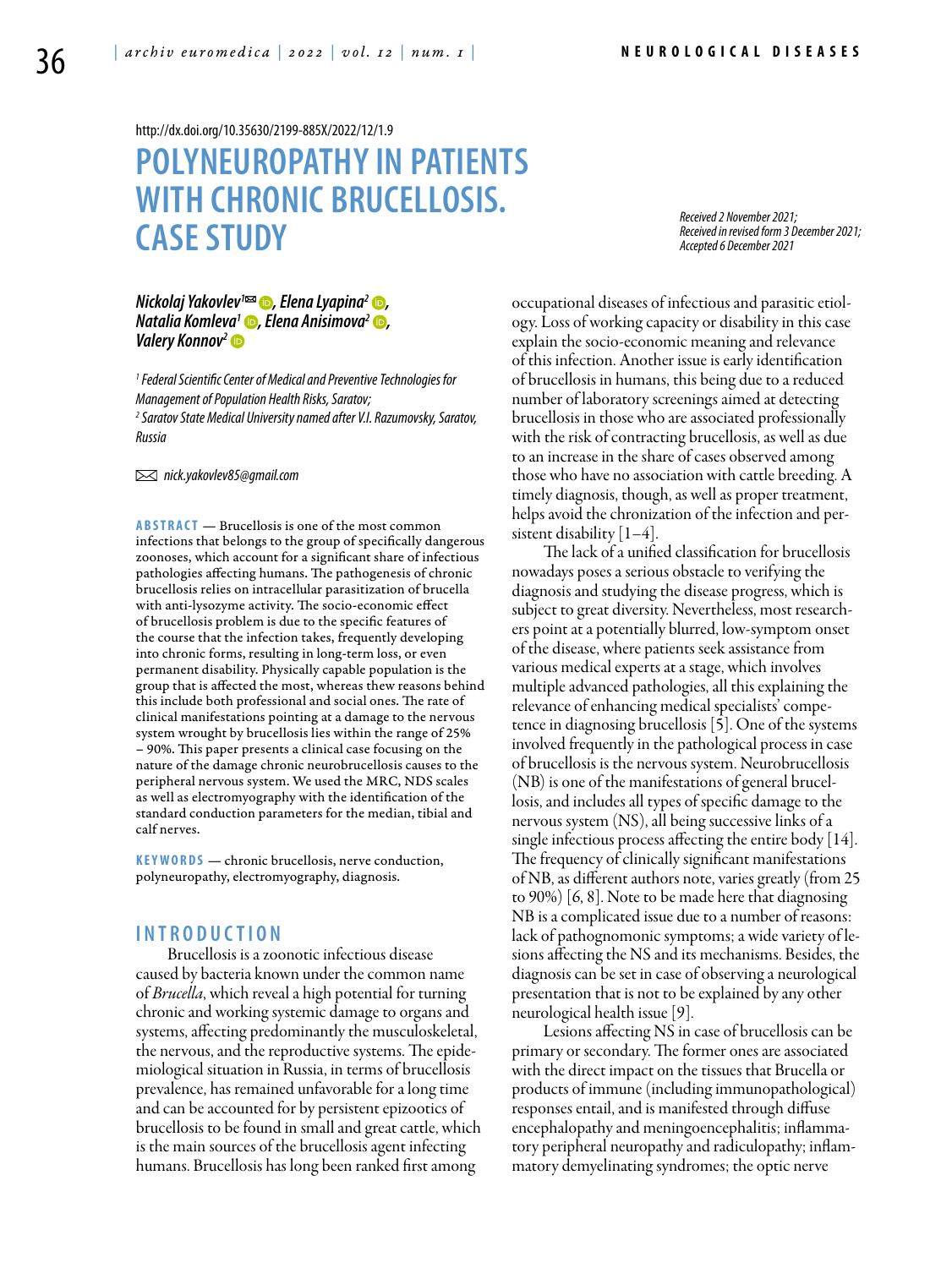disc edema or papillitis with no other focal manifestations; meningomyelitis; posterior cranial fossa syndrome (atactic or stem); neuropsychic syndromes. The secondary type of NB includes effects that earlier chronic brucellosis inflammation has on other organs and systems, and include compression myelopathy and radiculopathy, developing against damage to the osteoarticular system and adjacent soft tissues, as well as cerebral vascular syndromes, which develop on the background of damage to the heart or cerebral vessels [14]. A combination of clinical manifestations of various NB types are a rather frequent phenomenon.

NB is primarily characterized by a damage to the peripheral nervous system (PNS), which is a common development in case of chronic brucellosis (CB), yet has an acute onset and is typically accompanied by the intoxication syndrome (fever, chills, sweating, headache, etc.) [10]. It is to be noted that the use of instrumental methods, in particular electro-neuromyography, as well as clinical and electrophysiological analysis of the peripheral nerve's functional status, allows increasing the level of PNS lesion verification in patients with CB. An in-depth neurological study [7], for instance, revealed the pathology of the PNS in 86% of patients with CB, while a notable thing was that the polyneuropathies or polyradio-neuropathies developing in those patients were caused by a mixed axonal-demyelinating lesion of the motor and sensory branches of peripheral nerves, involving predominantly the pathological process of the axial cylinder of nerves. This was accompanied by a decrease in the motor response amplitude and evoked potentials, as well as emerging axonal blocks at large joints, which occurred against moderate demyelination, and manifested through a slowdown in the conduction of impulses, including at the level of the spinal cord roots.

There is clinical proof available showing that CB, in its progress from active to inactive, features an increase in the depth of pathological changes involving peripheral nerves; axonal blocks to be found in the elbow and knee joints in almost 100% of cases; a decrease in the impulse speed, which is more significant at the level of the lumbosacral spine; a critical decrease in the amplitude of the evoked potentials of nerve sensory branches down to an undetectable level.

The PNS pathology severity often correlates with disorders affecting the regional blood circulation. Yu.N. Linkova [7] in her work, for instance, points at a significant decrease in the pulse blood filling the forearms (2.2 times) and lower thighs (2.8 times) in patients with CB (if compared to similar indicators in healthy individuals), with significant asymmetry of blood supply, increased vascular tone of large caliber, and venous congestion. Disturbed regional blood flow was at its maximum in patients with inactive CB, in case of which, unlike with its active type, the symptoms of impeded venous outflow were aggravated by a drop in the tone of small vessels.

Given the hematogenic, lymphogenic, as well as perineural ways of spreading brucella in the human body, as well as the role that immunopathological processes play in the development of organ pathology in case of brucellosis, the genesis of damage affecting organs and tissues, including peripheral nerves in each case still remains unclear. The value of this understanding, however, is of extreme importance, when it comes to administering proper therapy. Assistance in clarifying the major mechanism of peripheral nerve damage can be found in an additional instrumental study, which can be inferred from the case presented below.

#### **C ASE STUDY**

Patient P., 54 y.o.; a veterinarian; admitted for inpatient treatment at the occupational diseases clinic (August, 2019); complained of moderate pain in limb large joints, spine, weakness and weight loss in the limbs, a feeling of numbness in the hands and feet. The diagnosis of chronic brucellosis affecting the musculoskeletal system, vegetative and cardiovascular system, was set in 2016 when the patient was seeking medical help for organ lesions, positive serological test results (Wright's test, Heddlson's reaction; RPGA in the titer – 1:320) based on his professional contact with farm animals. Following the treatment, periodic moderate pains in the knee, elbow and wrist joints persisted. The pain worsened under physical strain in the affected joints and at hypothermia. About two years ago, the patient developed weakness and gradual loss of mass in the limbs, which affected the legs more, as well as a feeling of numbness in the hands and feet. For various reasons, did not seek help from doctors.

The current health deterioration has been there for the last two weeks, when, following physical overload, the patient noted intense, stable pain and sharp restriction of movement in the lumbar spine, in the joints (more — in the elbows and knees). Selfadministered Ibuprofen, ensured a short-term effect. Furter contacted a local Neurologist who referred him to hospital for treatment.

The specific points that drew attention through the examination were excess weight  $(BMI - 30.3)$ ; skin moisture; pain at palpation along the spinous processes of the spine at the cervical and lumbar sections with restricted movements in the lumbar region and neck; painful palpation and restricted movements in the elbow and knee joints; extended heart boundaries to the left (the left limit is in the intercostal space 1.2 cm inside of *l. mediaclavicularis*) with muffled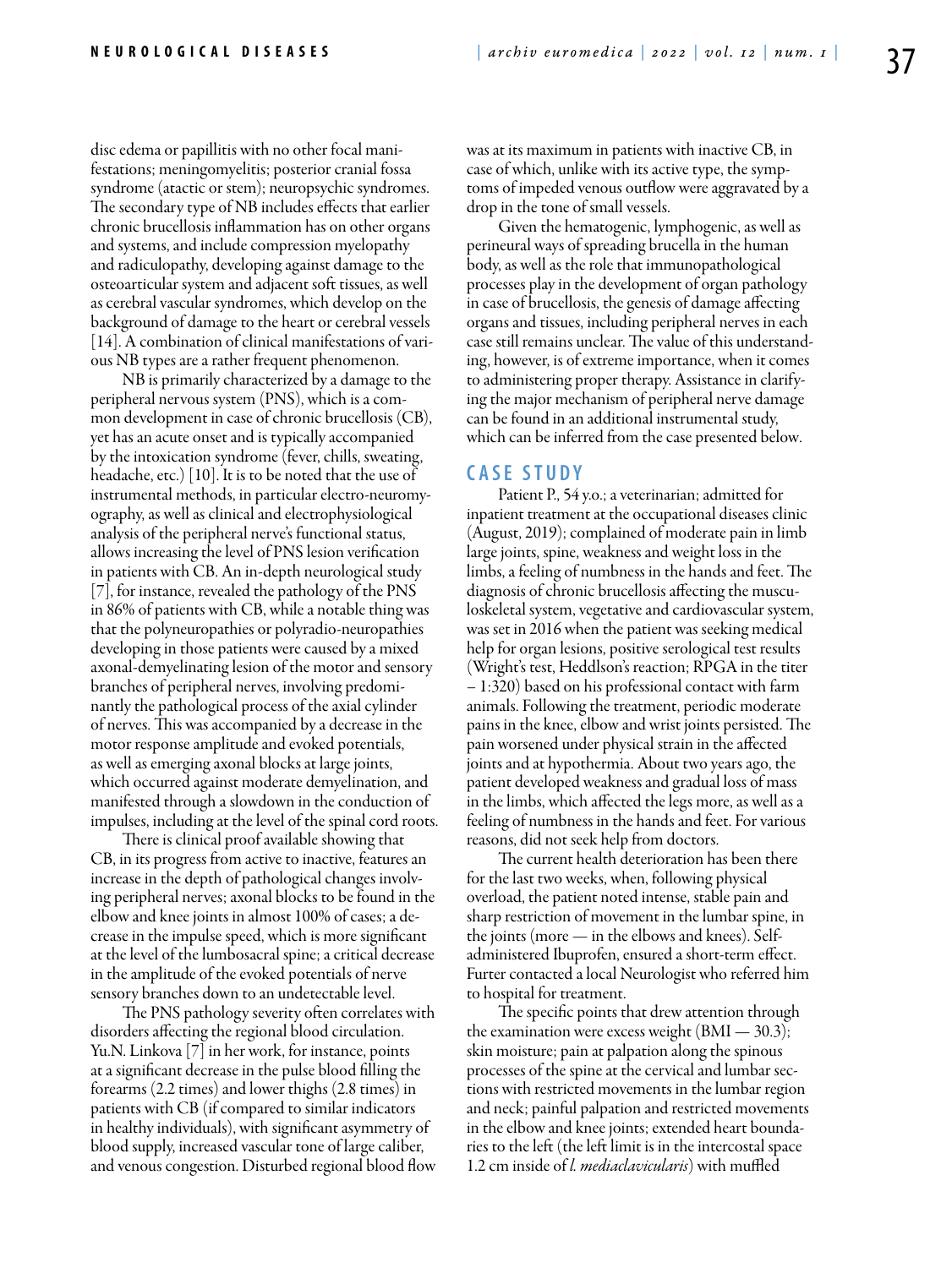heart tones and the second tone accent above the aorta; high blood pressure (150 and 90 mmHg).

The patient had an examined with a GP, a surgeon, a neurologist, and underwent certain instrumental (ECG, elbow and knee joint radiography, lumbosacral spine MRI, echocardiography, rheovasography of the upper and lower extremities), and laboratory, tests (general blood test, biochemical blood test, general urine test), and the analysis of the outcomes, given the respective clinical manifestations, allowed defining the diagnosis. *Major*: chronic brucellosis, combined type with damage to the musculoskeletal system, the vegetative nervous system, the peripheral nervous system and the cardiovascular system. Polyosteoarthrosis involving the elbow joints (radiologically — Stage 1; function disturbance — 0–1), knee joints (radiologically — Stage 1–2; function disturbance — 1). Polyneuropathy of the upper and lower extremities, chronic lumbosacral radiculopathy. Infectious myocarditis in history. Relative insufficiency of AV valves. *Minor*: arterial hypertension — Stage 3; risk — 4. Complication: circulatory deficiency 1 (functional class 2). The clinical presentation of the patient with a peripheral form of NB was assessed relying on the topographic features of the hypotrophy and their severity (see Table. 1), the level of muscle weakness (MRC scale) (see Table. 2), changed reflexes and sensitivity based on the neurological disorders Neuropathy Disability Score (NDS) scale (see Table 3). The hypotrophy was assessed based on a 2-point subjective scale: 0 points — no hypotrophy; 1 point — minor degree; 2 points — significant hypotrophy.

| Muscles being tested              | Side       |           |               |  |
|-----------------------------------|------------|-----------|---------------|--|
|                                   | Right side | Left side | Average score |  |
| Muscles of the upper limbs        |            |           |               |  |
| M. abductor pollicis brevis       | 1          | 0         |               |  |
| M. abductor digiti minimi         | 1          | 1         |               |  |
| M. flexor digitorum superficialis | 1          | 1         |               |  |
| M. biceps brachii                 | 0          | 1         |               |  |
| M. triceps brachii                | 0          | 0         | 0.375         |  |
| M. deltoideus                     | 0          | 0         |               |  |
| M. trapezius                      | 0          | 0         |               |  |
| M. petoralis major                | 0          | 0         |               |  |
| Muscles of the lower extremities  |            |           |               |  |
| M. rectus femoris                 | 1          | 0         |               |  |
| M. adductor femorris magnus       | 1          | 0         |               |  |
| M. tibialis antreior              | 1          | 2         | 1             |  |
| M. gastrocnemius                  | 1          | 1         |               |  |
| M. extensor digitorum brevis      | 2          | 2         |               |  |

As Table 1 shows, the typical signs with the patient in question include a proximal/distal distribution of muscular hypotrophies (with the lower extremities dominating); another notable issue is the asymmetric distribution of their severity.

Besides, there is also a notable decrease in lower extremities strength, the distal parts showing greater severity.

The study of sensitivity issues and reflex changes revealed a moderate degree of sensorimotor polyneuropathy (the patient had an NDS index of 13 points).

To objectify the lesion to the peripheral nerves' motor and sensory fibers, an electromyographic study (EMG) was carried out with an EBNeuro Nemus (Italy) electromyograph following the standard technique. The nerve conduction velocity (NCV), the distal latency (DL), the motor response amplitude (MRA) of the main nerves (median, tibial), and the sensory response amplitude (SRA) of the sural nerve on both sides were evaluated. Needle EMG of the calf muscles was performed this aiming to identify the spontaneous activity, as well as the denervation/reinnervation intensity. The patient was found to have (Table 4) a decrease in NCV along motor and sensory fibers, an increase in DL, which was associated with axon demyelination. The severity of the amplitude decrease in the M-response was associated with the level of fiber conduction slowing, which also serves another proof of the lesion's primary demyelinating nature.

The spontaneous activity manifested as single potentials of acute waves and fibrillation potentials

*Table 2. Muscle weakness (average score, MRC)*

| Feature                  | Side       |           |  |
|--------------------------|------------|-----------|--|
|                          | Right side | Left side |  |
| <b>Elbow extension</b>   | 5          | 5         |  |
| <b>Elbow flexion</b>     | 5          | 4         |  |
| <b>Finger flexion</b>    | 5          | 5         |  |
| Wrist bending            | 5          | 5         |  |
| Wrist undending          | 5          | 5         |  |
| Opposable thumb          | 4          | 4         |  |
| <b>Spreading fingers</b> | 4          | 4         |  |
| <b>Hip flexion</b>       | 5          | 5         |  |
| <b>Knee flexion</b>      | 4          | 5         |  |
| Knee extension           | 4          | 4         |  |
| <b>Foot flexion</b>      | 4          | 3         |  |
| <b>Foot extension</b>    | 3          | 3         |  |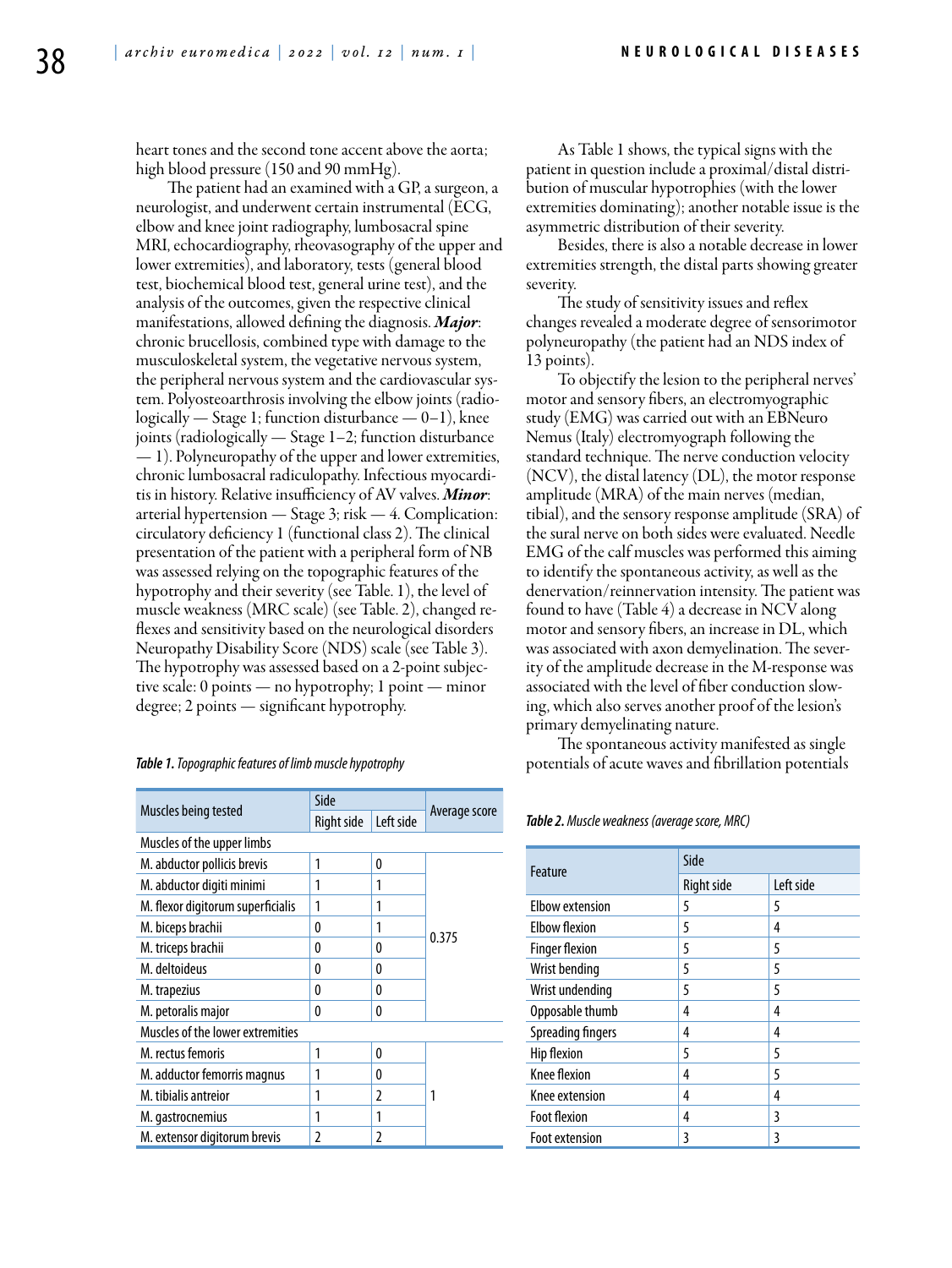| Sensitivity/reflex test | Right, score | Left, score | Total score |  |
|-------------------------|--------------|-------------|-------------|--|
| Knee reflex             |              |             |             |  |
| Achilles reflex         |              |             |             |  |
| Temperature sensitivity |              |             |             |  |
| Pain sensitivity        |              |             | 8           |  |

in the calf muscles is proof to the denervation of muscle fibers, whereas the restructuring of motor units towards an increase in their amplitude and duration confirms the chronic nature of the process.

#### **DISC USSION**

The pathogenesis of the PNS lesion in case of brucellosis is yet to be studied. Analysis of the respective literature data suggests possible both axonal [11, 12] and demyelinating [13] damage to peripheral nerves in this zoonosis. An assumption can be made that the nature of the injury depends on the type of exposure — brucella and their endotoxins invading the peripheral nerve directly, in case of axonal polyneuropathy, or through immuno-mediated mechanisms of demyelination [14, 15, 16].

### **C ON CLUSION**

The medical history described above shows that the clinical nature of neurobrucellosis is of chronic, slowly progressing course. In our case, the effect of a mechanical damage – as a result of the musculoskeletal system pathology, occurring at an earlier stage of the disease – cannot be excluded.

The EMG study allows an objective assessment of the nature, the degree and the prevalence of the peripheral nervous system damage, which makes it a good choice not only to set the diagnosis and opt for a treatment tactics, yet also to assess the dynamics in view of the therapy underway.

Special attention should also be paid to patients with neurological manifestations who live or come from a brucellosis-vulnerable area, so as not to overlook a possible case of neurobrucellosis.

#### **REFEREN CES**

- 1. AL-DEEB S.M., YAQUB B.A., SHARIF H.S., PHADKE<br>J.G. Neurobrucellosis: clinical characteristics, diagnosis and outcome // Neurology. – 1989. – Vol. 39. – P. 498–501. DOI: 10.1212 / wnl.39.4.498.
- 2. Benbir G., Tursun I., Akkoyunlu Y., Kiziltan M.E. An Electrophysiological Study of Peripheral Polyneuropathy in Brucellosis // Arch. Iran. Med. –  $2013. -$  Vol.  $16(8)$ . – P.  $446-448$

#### *Table 4. EMG outcomes*

| <b>EMG</b> index             | Side  |                |  |
|------------------------------|-------|----------------|--|
|                              | Right | Left           |  |
| Average MRA, n. medianus     | 4.25  | 4.15           |  |
| Average MRA, n. tibialis     | 1.7   | 1.75           |  |
| DL, M-response, n. medianus  | 4.6   | 4.3            |  |
| DL, M-response, n. tibialis  | 5.2   | 4.3            |  |
| NCV, n. medianus             | 45    | 44.8           |  |
| NCV, n. tibialis             | 31.8  | 33.2           |  |
| SRA, n. suralis              | 0.4   | 0.6            |  |
| NCV, n. suralis              | 30.1  | 32.2           |  |
| M. rectus femoris            | 1     | 0              |  |
| M. adductor femorris magnus  | 1     | 0              |  |
| M. tibialis antreior         | 1     | $\overline{2}$ |  |
| M. gastrocnemius             |       | 1              |  |
| M. extensor digitorum brevis | 2     | $\mathfrak z$  |  |

- 3. Brucellosis mimicking vasculitis in a patient with renal failure and peripheral neuropathy / M.M. Shoja, H.T. Khosroshahi, R.S. Tubbs, M. Varshochi, F.C. Fervenza // Amer. J. Med. Sci. – 2008. – Vol. 336. – P. 285–287. DOI: 10.1097 / MAJ.0b013e31815ae3fc.
- 4. BALDI, P.C. Pathogenesis and pathobiology of zoonotic brucellosis in humans/ P.C. Baldi, G.H. Giambartolomei //Rev Sci Tech. – 2013, Apr. – Vol. 32(1). – P. 117–125. DOI: 10.20506 / rst.32.1.2192.
- 5. Shakir R.A., Al-Din A.S., Araj G.F., Lulu A.R., Mousa A.R., Saadah. MA. Clinical catego- ries of neurobrucellosis. A report on 19 cases. Brain 110 (Pt 1): 213–223, 1987. DOI: 10.1093 / мозг / 110.1.213.
- 6. Chronic brucellosis: etiology, pathogenesis, clinical picture, treatment / Edited by E.P. Lyapina, A.A. Shuldyakova, V.F. Spirina. Saratov: Publishing house. KUBiK, 2010 . – 155 p.
- 7. Chronic brucellosis: functional features of the periph- eral vascular and nervous systems // А.А. Shuldyakov, Yu.N. Linkova, G.A. Korshunova, E.P. Lyapina, A.A. Reshetnikov // Bulletin of the St. I.I. Mechnikov. – 2007. – No. 3. – P. 139–143.
- 8. GOKTEPE, A.S. Neurobrucellosis and a demonstration of its involvement in spinal roots via magnetic resonance imaging/A.S. Goktepe, R. Alaca, H. Mohur, U. CoskunZ/Spinal Cord.-2003, Oct. Vol. 41, №10. P. 574–576. DOI: 10.1038 / sj.sc.3101479
- 9. Features of the formation of organopathology in chronic brucellosis / А.А. Shuldyakov, E.P. Lyapina, L.A. Soboleva, E.V. Zubareva, A.D. Trubetskov, A.V. Anashchenko, A.V. Evdokimov // Infectious Diseases - 2011. – Vol. 9, No. 3. – P. 49–52.
- 10. H. C. GUL, H. ERDEM, S. BEK. Overview of Neuro-<br>brucellosis: A Pooled Analysis of 187 Cases // International Journal of Infectious Diseases. – 2009. – Vol.